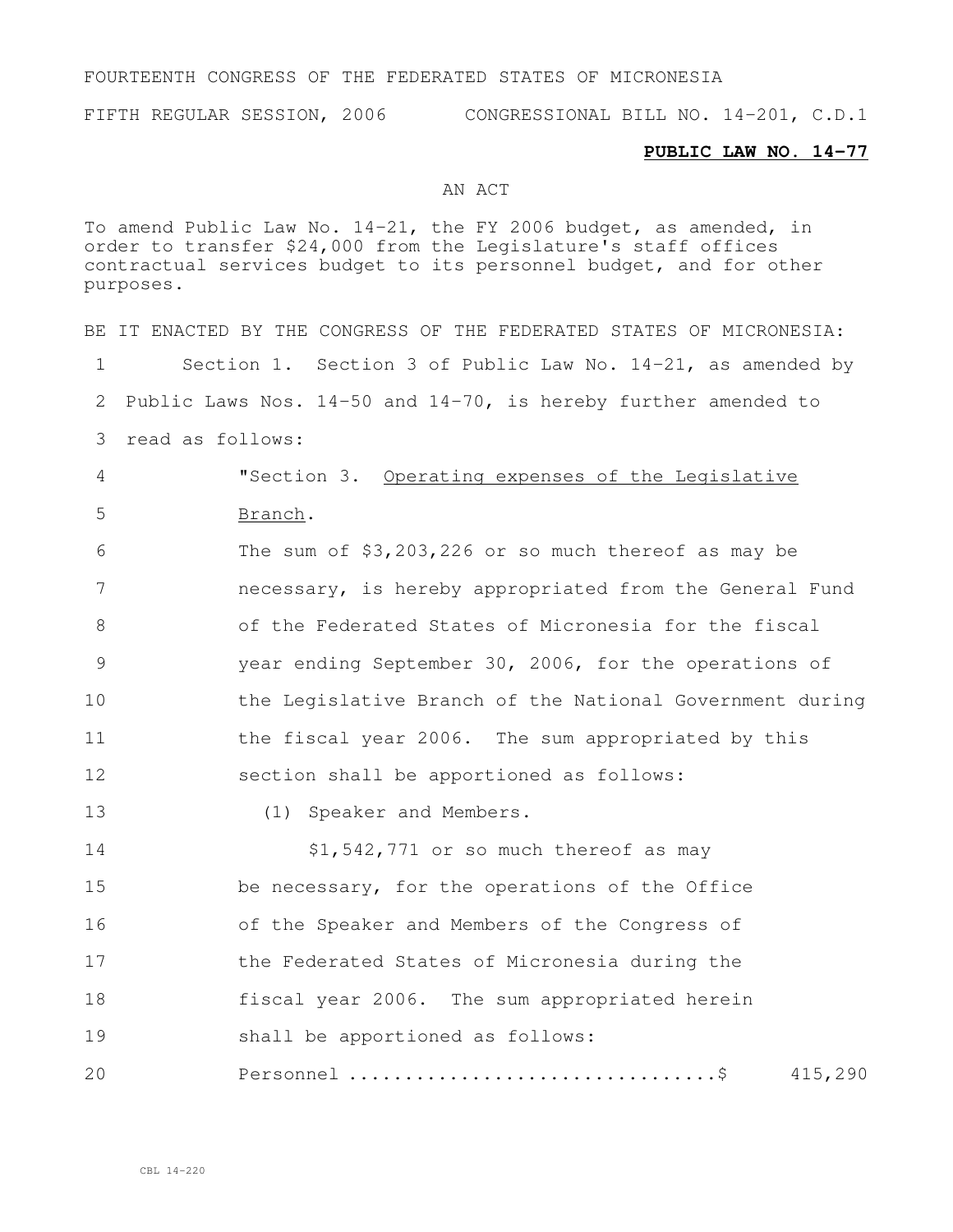**P.C. 14-289 PUBLIC LAW NO. 14-77**

| 1  | $Travel \dots \dots \dots \dots \dots \dots \dots \dots \dots \dots \dots$ | 479,881 |
|----|----------------------------------------------------------------------------|---------|
| 2  | Contractual Services PROVIDED THAT, the full                               |         |
| 3  | amount appropriated for each member's                                      |         |
| 4  | representation fund shall be made available                                |         |
| 5  | for use by that member, pending availability                               |         |
| 6  | of funds, upon this act becoming law                                       | 597,600 |
| 7  |                                                                            | 50,000  |
| 8  | Fixed Assets                                                               | $-0-$   |
| 9  | (2) Staff Offices.                                                         |         |
| 10 | \$1,170,455, or so much thereof as may be                                  |         |
| 11 | necessary, for the operations of the Congress                              |         |
| 12 | staff offices during the fiscal year 2006.                                 |         |
| 13 | The sum appropriated herein shall be                                       |         |
| 14 | apportioned as follows:                                                    |         |
| 15 | Personnel                                                                  | 728,024 |
| 16 |                                                                            | 119,371 |
| 17 | Contractual Services                                                       | 154,500 |
| 18 | OCE                                                                        | 137,340 |
| 19 | Fixed Assets                                                               | 31,220  |
| 20 | (3) Congress Delegation Offices.                                           |         |
| 21 | \$490,000, or so much thereof as may be                                    |         |
| 22 | necessary, for the operations of the Congress                              |         |
| 23 | delegation offices during the fiscal year                                  |         |
| 24 | 2006.<br>The sum appropriated herein shall be                              |         |
| 25 | apportioned as follows:                                                    |         |
| 26 | (a) Kosrae Delegation Office \$                                            | 70,000  |
|    |                                                                            |         |